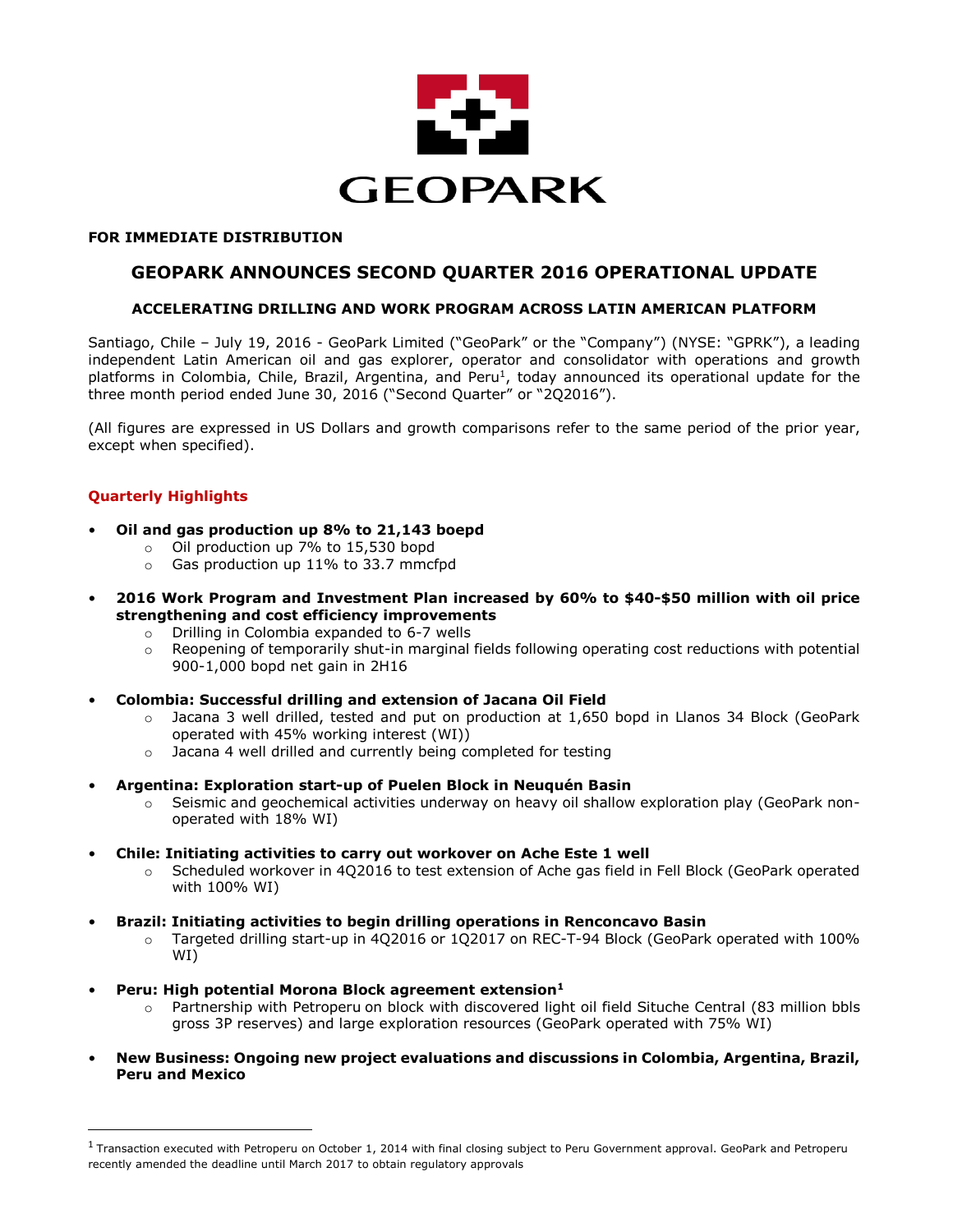## **Breakdown of Quarterly Production by Country**

|               |                         | 202016         |             |                         | 202015 |  |
|---------------|-------------------------|----------------|-------------|-------------------------|--------|--|
|               | <b>Total</b><br>(boepd) | Oil $(bopd)^*$ | Gas (mcfpd) | <b>Total</b><br>(boepd) | % Chg. |  |
| Colombia      | 14,084                  | 13,995         | 534         | 12,592                  | $+12%$ |  |
| Chile         | 4,118                   | 1,494          | 15,744      | 3,654                   | $+13%$ |  |
| <b>Brazil</b> | 2,941                   | 41             | 17,400      | 3,329                   | $-12%$ |  |
| <b>Total</b>  | 21,143                  | 15,530         | 33,678      | 19,575                  | $+8%$  |  |

The following table shows production figures for 2Q2016, as compared with 2Q2015:

\* Includes royalties paid in kind in Colombia for 729 bopd approximately in 2Q2016. No royalties were paid in kind in Chile and Brazil operations.

### **Oil and Gas Production Update**

### **Consolidated:**

Average consolidated oil and gas production increased 8% to 21,143 boepd in 2Q2016 compared to 19,575 boepd in 2Q2015. The increase in production was mainly attributed to new production from Jacana and Tilo fields discovered in Colombia in 2015, partially offset by lower gas production in the Manati Field due to a decline in gas consumption in northeastern Brazil.

Compared to 1Q2016, consolidated production was down 7% mainly due to the temporary shut-in of three marginal oil fields in Colombia and the decreased gas demand in Brazil, partially compensated by a slight increase in oil production in Chile. Production mix remained stable, with oil production accounting for 73% of total reported production in 2Q2016 (vs 74% in 2Q2015), and 27% representing gas production.

### **Colombia:**

Average net production in Colombia increased by 12% to 14,084 boepd in 2Q2016 compared to 12,592 boepd in 2Q2015, primarily attributed to production from new oil fields discovered in 2015, including mainly the Jacana and Tilo oil fields.

Following a partial recovery in oil prices since 1Q2016, the Company restarted production in three marginal fields, two of which are in Llanos 34 (GeoPark operated with 45% WI) and La Cuerva (GeoPark operated with 100% WI), that were temporarily shut-in during 1Q2016 as a cost-cutting measure. The reopening of these fields is expected to add 900-1,000 bopd in GeoPark's net oil production in 2H2016.

In 2Q2016, GeoPark resumed drilling activities in the Llanos 34 Block (GeoPark operated with 45% WI) with the Jacana 3 appraisal well. The well was drilled to a total depth of 11,008 feet and demonstrated hydrocarbons shows in the Guadalupe formation without identifying an oil-water contact. A production test with an electric submersible pump over 7 days resulted in a flow rate of 1,650 bopd of 15 degrees API, with 1% water cut. Surface facilities are in place and the well is currently in production.

GeoPark has finished drilling and already started the completion of the Jacana 4 development well and will perform additional drilling to delineate the full extent of the Jacana field. Following completion of the Jacana 4 well, GeoPark plans to drill approximately 4-5 additional wells on the Llanos 34 Block (GeoPark operated with 45% WI), including 1-2 exploration wells, as part of its risk balanced, fully funded and modular 2016 work program.

The Llanos 34 Block (GeoPark operated with 45% WI) represented 97% of GeoPark's Colombian production in 2Q2016.

### **Chile:**

Average net oil and gas production in Chile increased by 13% to 4,118 boepd in 2Q2016 compared to 3,654 boepd in 2Q2015. This increase consists of 55% higher gas production, due to the improved performance of the Ache gas field (production boosted by new treatment facility) and the Pampa Larga 16 well (drilled in early 1Q2016) in the Fell Block (GeoPark operated with a 100% WI), and 28% lower oil production, due to natural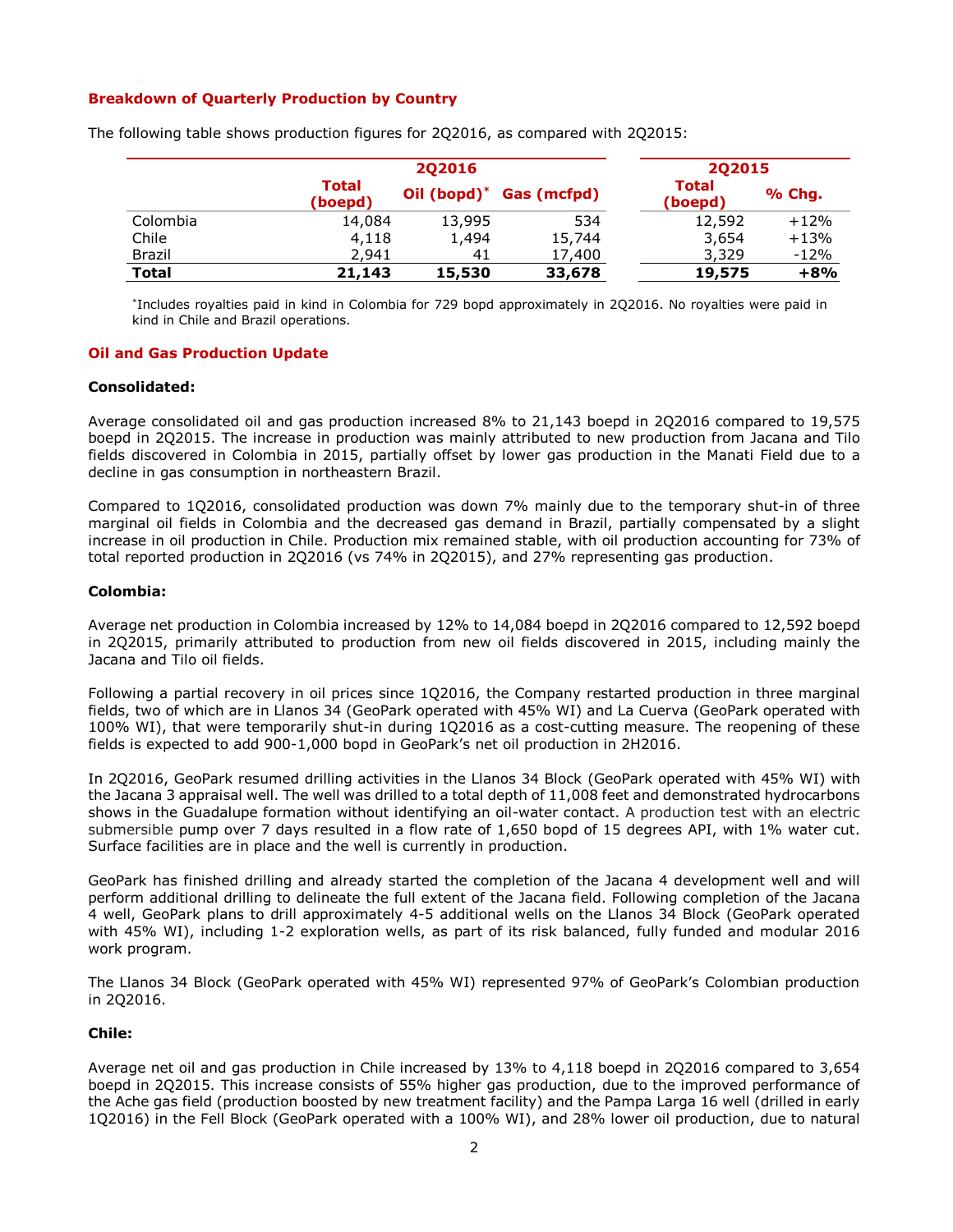decline and no new drilling activity since 2014. As compared to 2Q2015, production mix changed from 46% to 64% gas in line with the strategy of strengthening gas production in a context of volatile oil prices.

Production in Chile was 28%, 3% and 1% higher than in 3Q2015, 4Q2015 and 1Q2016, respectively, showing a third consecutive quarter of production growth resulting from enhanced production management with minimum capital expenditures.

The Fell Block (GeoPark operated with a 100% WI) represented 99% of GeoPark's Chilean production.

## **Brazil:**

Average net oil and gas production in Brazil decreased 12% to 2,941 boepd in 2Q2016 compared to 3,329 boepd in 2Q2015, primarily attributed to temporary lower gas consumption.

Lower gas demand affecting Manati's gas production is expected to be temporary. Manati field production capacity remained unaffected but it is expected to continue at a level of 2,600-2,900 boepd until the end of 2016.

The Manati Field (GeoPark non-operated with a 10% WI) represented 100% of GeoPark's Brazilian production.

| (boepd)  | 202015 | 3Q2015 | <b>402015</b> | <b>1Q2016</b> | <b>2Q2016</b> |
|----------|--------|--------|---------------|---------------|---------------|
| Colombia | 12,592 | 13,033 | 15,510        | 14,871        | 14,084        |
| Chile    | 3,654  | 3,207  | 4,006         | 4,061         | 4,118         |
| Brazil   | 3,329  | 3,004  | 3,546         | 3,586         | 2,941         |
| Total    | 19,575 | 19,244 | 23,062        | 22,518        | 21,143        |
| Oil      | 14,512 | 14,712 | 17,123        | 16,347        | 15,530        |
| Gas      | 5,063  | 4,532  | 5,939         | 6,171         | 5,613         |

## **Production Evolution**

# **OTHER NEWS / RECENT EVENTS**

# **Annual General Meeting**

GeoPark's 2016 Annual General Meeting was held on June 21, 2016, at which (i) all members of the Board of Directors were re-elected; (ii) Price Waterhouse & Co SRL was re-appointed as auditors of the Company; (iii) the Audit Committee was authorized to fix the remuneration of the Auditors; and (iv) the annual report and the audited consolidated financial statements for the fiscal year ended December 31, 2015 have been duly informed and presented.

# **Reporting Date for 2Q2016 Results Release, Conference Call and Webcast**

GeoPark will report its 2Q2016 financial results on Thursday, August 11, 2016 after the market close.

In conjunction with 2Q2016 results press release, GeoPark's management will host a conference call on Friday, August 12, 2016 at 10:00 am (Eastern Daylight Time) to discuss these 2Q2016 financial results. To listen to the call, participants can access the webcast located in the Investor Support section of the Company's website at www.geo-park.com.

Interested parties may participate in the conference call by dialing the numbers provided below:

United States Participants: 866-547-1509 International Participants: +1 920-663-6208 Passcode: 49661000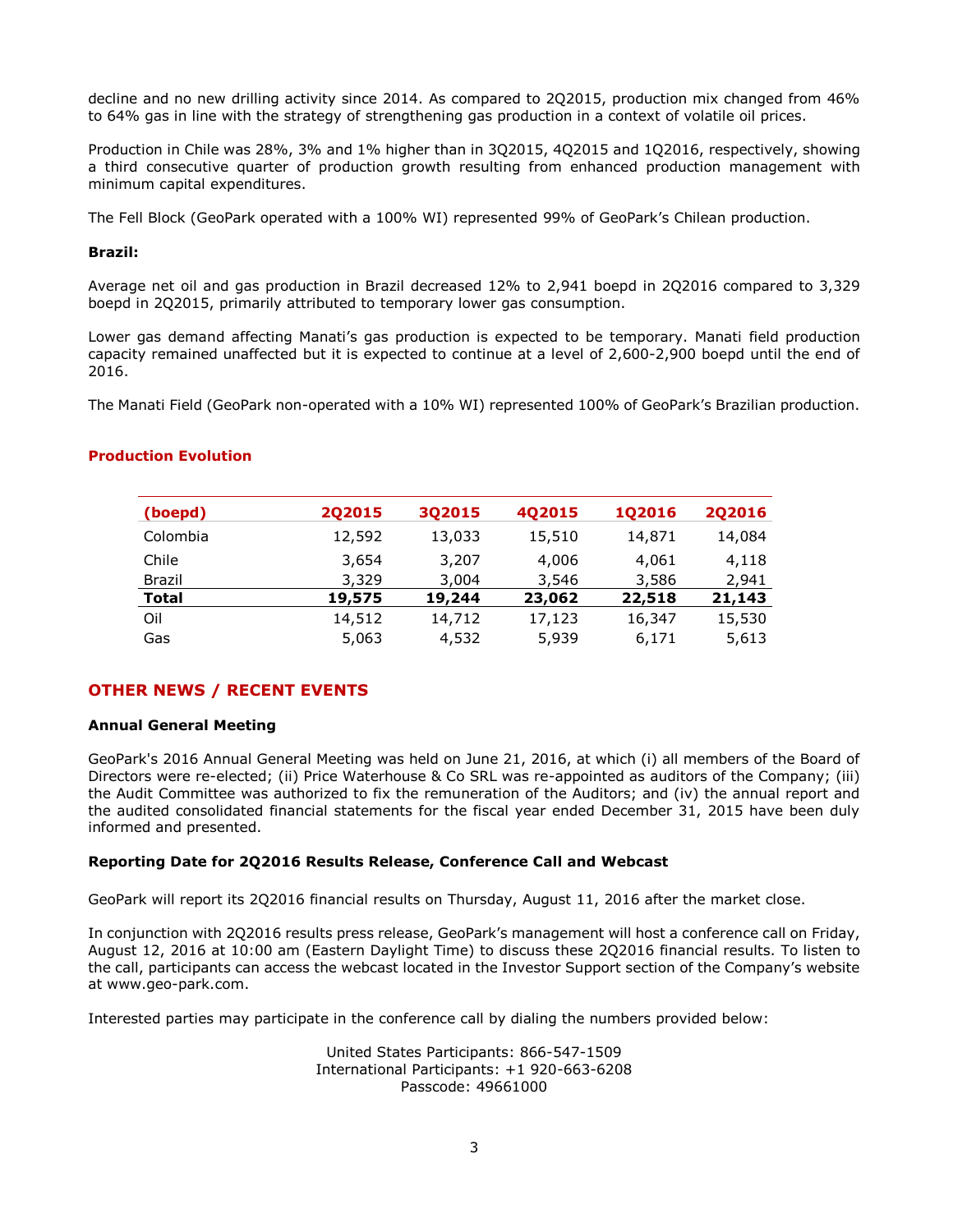Please allow extra time prior to the call to visit the website and download any streaming media software that might be required to listen to the webcast.

An archive of the webcast replay will be made available in the Investor Support section of the Company's website at www.geo-park.com after the conclusion of the live call.

## **For further information please contact:**

| <b>INVESTORS:</b><br>Pablo Ducci - Director Capital Markets<br>Santiago, Chile<br>$T: +56222429600$ | pducci@geo-park.com       |
|-----------------------------------------------------------------------------------------------------|---------------------------|
| Dolores Santamarina - Investor Manager<br>Buenos Aires, Argentina<br>$T: +541143129400$             | dsantamarina@geo-park.com |
| <b>MEDIA:</b><br>Jared Levy - Sard Verbinnen & Co<br>New York, USA<br>$T: +1(212) 687-8080$         | jlevy@sardverb.com        |
| Kelsey Markovich - Sard Verbinnen & Co<br>New York, USA<br>$T: +1(212) 687-8080$                    | kmarkovich@sardverb.com   |